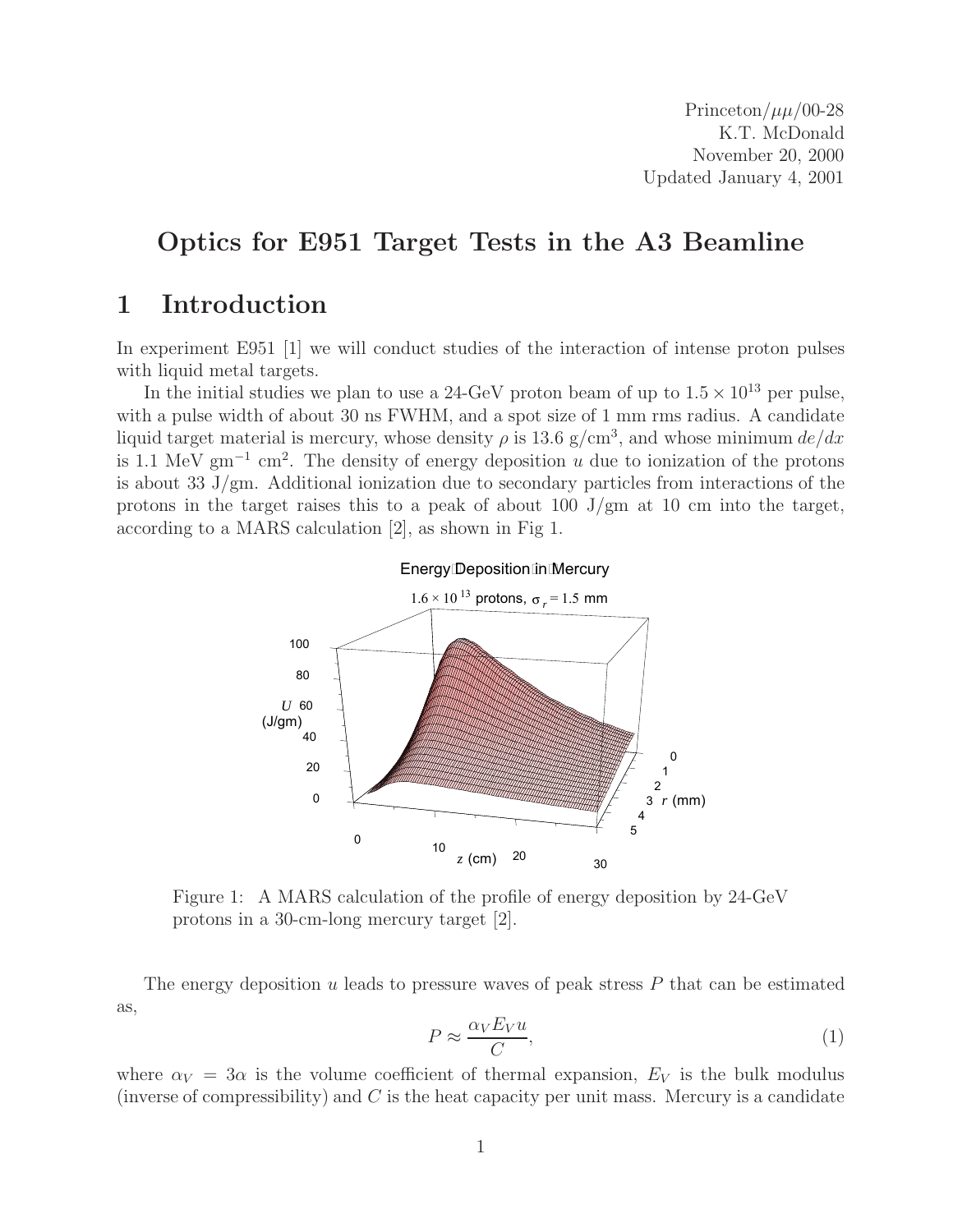target material, for which  $\alpha_V = 180 \times 10^{-6} \text{ K}^{-1}$ ,  $E_V = 25 \text{ GPa}$ , and  $C = 138 \text{ J K}^{-1} \text{ kg}^{-1}$  [5]. A peak value of  $u = 100$  J/gm then corresponds to peak stress of about 3000 MPa, many times the tensile strength of steel.

In addition, the energy deposition heats the mercury target close to its boiling point (which differs from that at atmospheric pressure due to the pressure wave in the target [3]).

These effects make it probable that the mercury target will be disrupted by the proton beam, possibly leading to breakup into droplets. An estimate of the velocity of the droplets is given by the radial increase of the liquid mercury,  $\Delta r \approx \alpha u r / C$ , due to the energy deposition u, divided by the time of propagation  $r/v_s$  of the pressure wave over the target radius [4]. The speed of sound in mercury is  $v_s = 1300$  m/s, which gives about 50 m/s in the present example. The characteristic time for the onset of droplet formation is  $r/v_s \approx 6 \mu s$  for a target of radius  $r = 1$  cm.

The disruption of a liquid metal target by the proton beam will be somewhat reduced by magnetic damping associated with the eventual placement of the target inside a 20-T solenoid. However, the initial target studies in E951 will be performed in zero magnetic field.

### **2 Optical Diagnostics**

A high-speed camera system is being designed as the primary diagnostic of the effects of the proton beam on liquid targets in E951. Since the minimum time scale is of order a few  $\mu$ s, the camera must have a frame rate of up to about 10<sup>6</sup> fps. We have purchased a model 64K1M camera from Silicon Mountain Design [6], whose properties are given in Fig. 2 and Table 1.

The sensor is a  $960 \times 960$  pixel CCD of total area  $1.34 \times 1.34$  cm<sup>2</sup>. An electronically controlled mask on the surface of the CCD obscure 15 out of 16 pixels in each  $4 \times 4$  group at any given time, so that a single frame actually consists of  $240 \times 240$  pixels. The active pixel can be switched in 1  $\mu$ s, leading to the possibility of recording 16 frames in as little as 16 μs. The entire CCD is read out in the usual "bucket-brigade" fashion in 1/30 s, *i.e.*, at usual NTSC video rate.

To view perturbations to the target on a  $\mu$ s time scale, we must also have an intense light source.

The mask reduces the photosensitive area to 0.03 of the nominal pixel area. The quantum efficiency of the photosensitive area is 0.18 at 800 nm, and the pixel full well is 200,000 electrons. A full exposure of a frame of the CCD therefore requires  $(960)^2 \cdot 2 \times 10^5 / (0.03 / 0.18 \approx$  $4\times10^{13}$  photons. For a uniform exposure over 1  $\mu$ s, about  $4\times10^{19}$  photons would be required, or about 10 Watts for 800 nm photons. For "stop-motion" photography with illumination of, say, only 0.2  $\mu$ s with 1  $\mu$ s between frames, a 50 Watt, pulsable light source is required for full exposure.

These numbers are based on the use of shadow photography. Much higher powers would be required for reflective photography, which we consider impractical.

An isotropic light source that delivered 50 Watts into  $1 \text{ cm}^2$  at 10 m distance would have 500 megawatt power. To be practical, we use a directed light source – a laser.

A convenient light source is an 808 nm, 15-Watt, fiber-coupled laser diode, such as model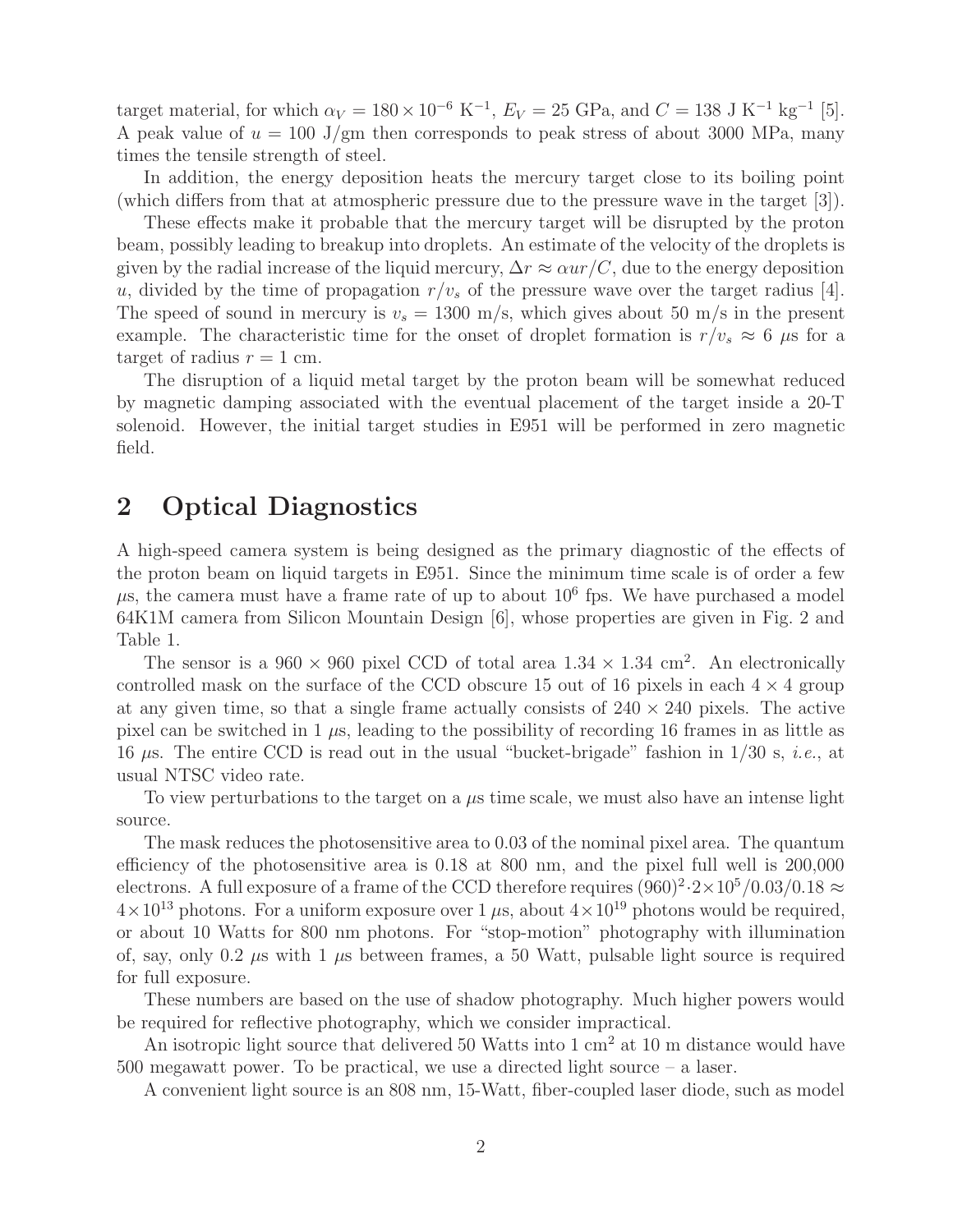| Imager                               |                                                         |
|--------------------------------------|---------------------------------------------------------|
| Sensor                               | Custom Interline Transfer CCD                           |
| Format                               | $240 \times 240$ pixels                                 |
| Pixel size                           | 56 $\mu$ m × 56 $\mu$ m                                 |
| Active area                          | 13.4 mm $\times$ 13.4 mm                                |
| Full Well Capacity                   | $220~\mathrm{Ke}^-$                                     |
| Fill Factor                          | $3\%$                                                   |
| Camera Operating Parameters          |                                                         |
| Frame Rate (max)                     | $10^6$ fps, in up to 15 bursts/sec                      |
| Sync                                 | Internal/External                                       |
| Video                                | 12 bit RS-422 or LVDS (4 channels $@$ 10 MHz)           |
| Remote RS-232 Control                | Sync mode, trigger mode, electronic shutter, frame rate |
| Dynamic Range/Optical                |                                                         |
| Dynamic Range                        | 70dB                                                    |
| Read Noise                           | Less than 1.3 counts rms                                |
| Sensitivity                          | $8 \mu V/e$                                             |
| Dark Current                         | 300 e/pixel per second $@$ 25C                          |
| Quantum Efficiency                   | 18\% max. @ 740 nm                                      |
| Mechanical & Environmental           |                                                         |
| Lens Mount                           | C-mount                                                 |
| Dimensions ( $W \times H \times L$ ) | $3.7'' \times 3.7'' \times 4''$                         |
| Power                                | 30 Watts                                                |
| Mass                                 | $30 \text{ oz } (0.85 \text{ kg})$                      |

Table 1: Specifications of the SMD 64K1M camera [6].

 $\equiv$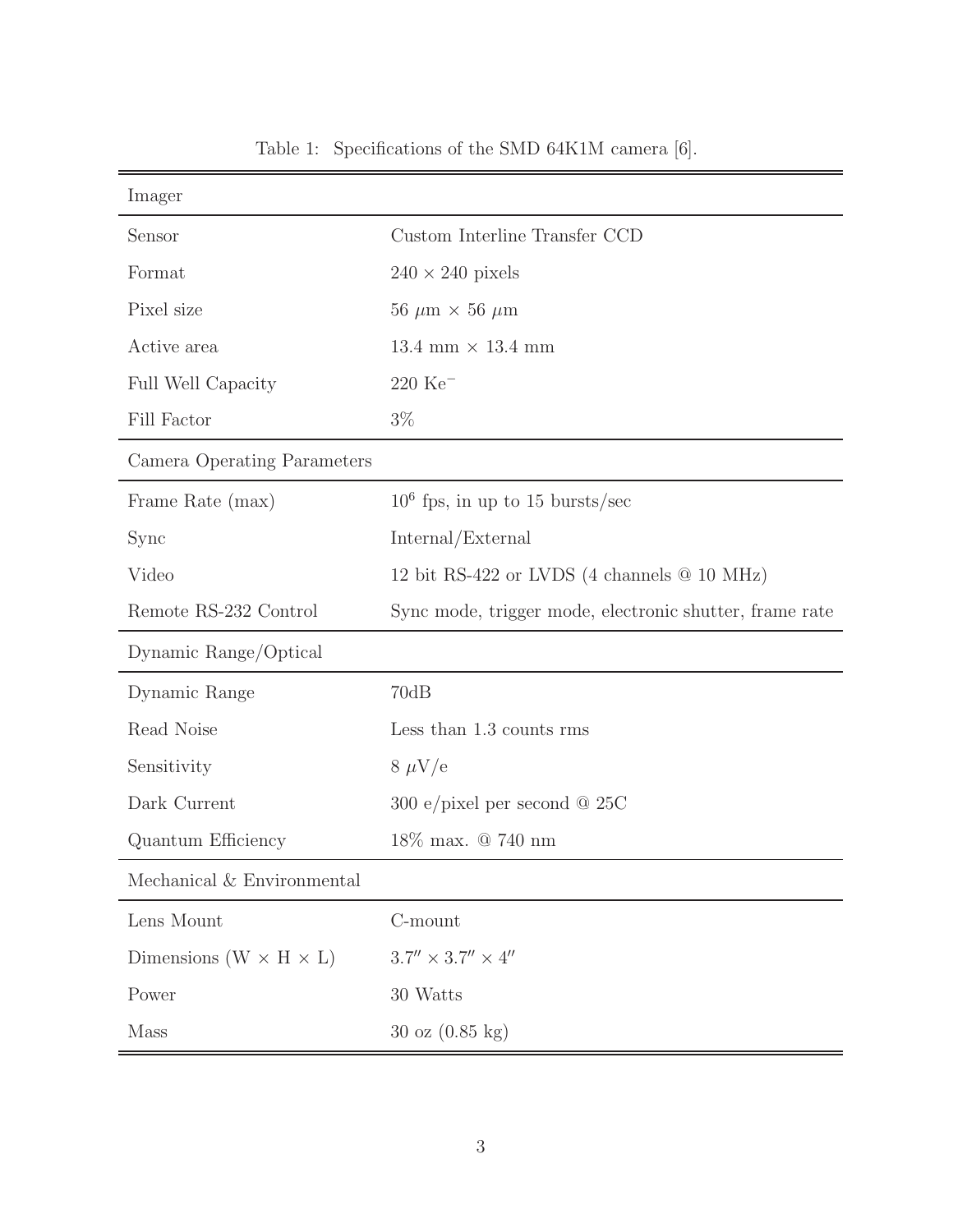

Quick Search:

Go **Site Contents Applications Products Application Support About SMD Press Room** Careers **Contact SMD** Home Menus require v4+ browser v3 browsers: click here



- Ultra High Frame Rate with Electronic Shutter. Up to one million frames per second at 240x240 resolution from a custom-designed interline transfer sensor.
- . High Quality Images. The custom sensor's electronic shutter allows crisp, clear images without smearing, even at maximum frame rate. True 12-bit dynamic range preserves superior image quality, even in low light conditions.
- . Flexible Data Readout. The sensors's multiple parallel channels of image data are digitized, buffered, and output through four 12-bit wide ports at 10MHz each. Maximum readout is 15 bursts per second of 17 consecutive frames.
- Compact and lightweight. Small form factor to ease system integration.
- · Internal/External Sync. Asynchronous-mode frame capture, externally triggerable to within 250 nanoseconds.
- Extended Spectral Response. Sensitive to UV and near IR wavelengths.  $\cdots$

Figure 2: The SMD 64K1M camera that can record a 16-frame clip in as little as 16  $\mu$ s [6].

SLI-CW-FCLD-B2-808-15M-F from Semiconductor Laser International [7], shown in Fig. 3, whose specifications are given in Table 2. This should provide a background illumination level of about 20% of full exposure, *i.e.*, about 800 counts out of 4192 per pixel. Even if absorption in various windows and mirrors amount to 50

To pulse this laser diode in as little as 150 ns, we use a model AVOZ-A1A pulser from Avtech  $[8]$ . To perform photography at any frame rate between 30 and  $10^6$  fps, the pulser must be triggered by a train of 16 pulses at the desired spacing. For this we use a model Compugen 1100 ISA-bus arbitrary waveform generator from Gage Applied, Inc [9].

The CCD camera, the diode laser and the various support electronics are all radiation sensitive, and will not be located inside the A3 target cave. Rather, they will be located outside the east wall of the cave, some 4 m upstream of the target position, as shown in Fig. 4. The optical path length from the target to the camera is about 8 m, with the optic axis folded by two mirrors.

The light from the laser diode will be transmitted into the target cave on an optical fiber, which terminates close to the target on the west side of the cave.

The conceptual layout of the optical system from the end of the optical fiber to the CCD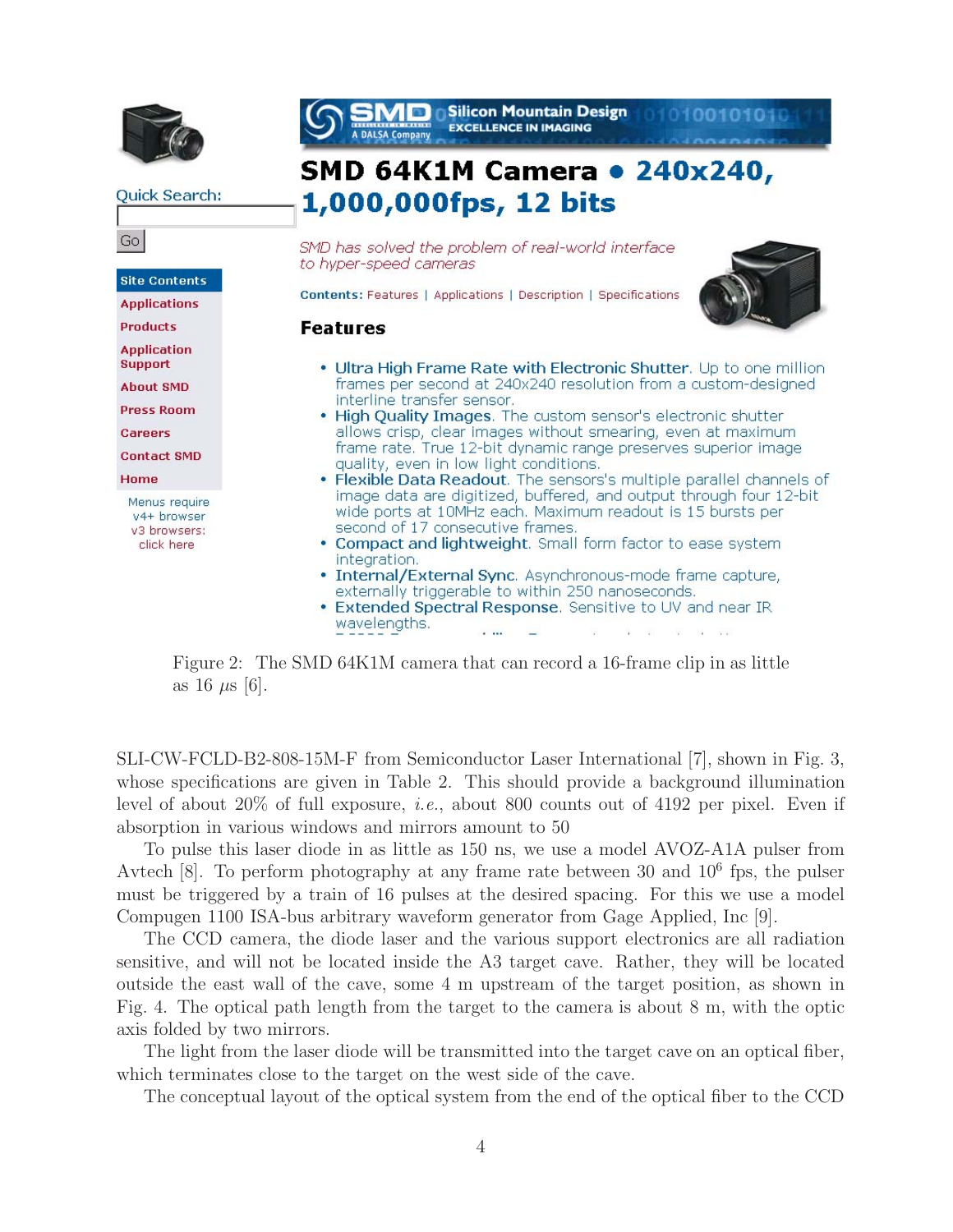

Figure 3: The 15-W, fiber-coupled, 808-nm laser diode [7].

| Parameter                    | Min.      | Typical        | Max.           | Unit    |
|------------------------------|-----------|----------------|----------------|---------|
| Power                        |           | 15             |                | W       |
| Threshold Current            | 2         | 3              | $\overline{4}$ | A       |
| <b>Operating Current</b>     | 14        | 16             | 18             | A       |
| Numerical Aperture           |           | 0.22           |                |         |
| <b>Operating Temperature</b> |           | 25             |                | $\rm C$ |
| Voltage                      | 3.6       | 4.0            | 4.2            | V       |
| Slope Efficiency             | 1.1       | 1.3            | 1.5            | W/A     |
| Wavelength Tolerance         | $\pm 3.0$ | $\pm 5.0$      |                | nm      |
| Connector Type               |           | <b>SMA 905</b> |                |         |
| Fiber Core Size              |           | 840            |                | $\mu$ m |

Table 2: Specifications of the SLI 15-W, fiber-coupled, 808-nm laser diode [7].

camera is shown in Fig. 5, in which the vertical scale is expanded relative to that of the horizontal. A large Fresnel lens captures the output beam of the laser diode and focuses it through the field of view at the target onto the lens of the telescope. The CCD camera views the target through the telescope.

The distance c from the target to the telescope lens is 8 m. The aperture of the CCD sensor is  $B = 0.0134$  m. The distance d from the telescope lens to the CCD is related to the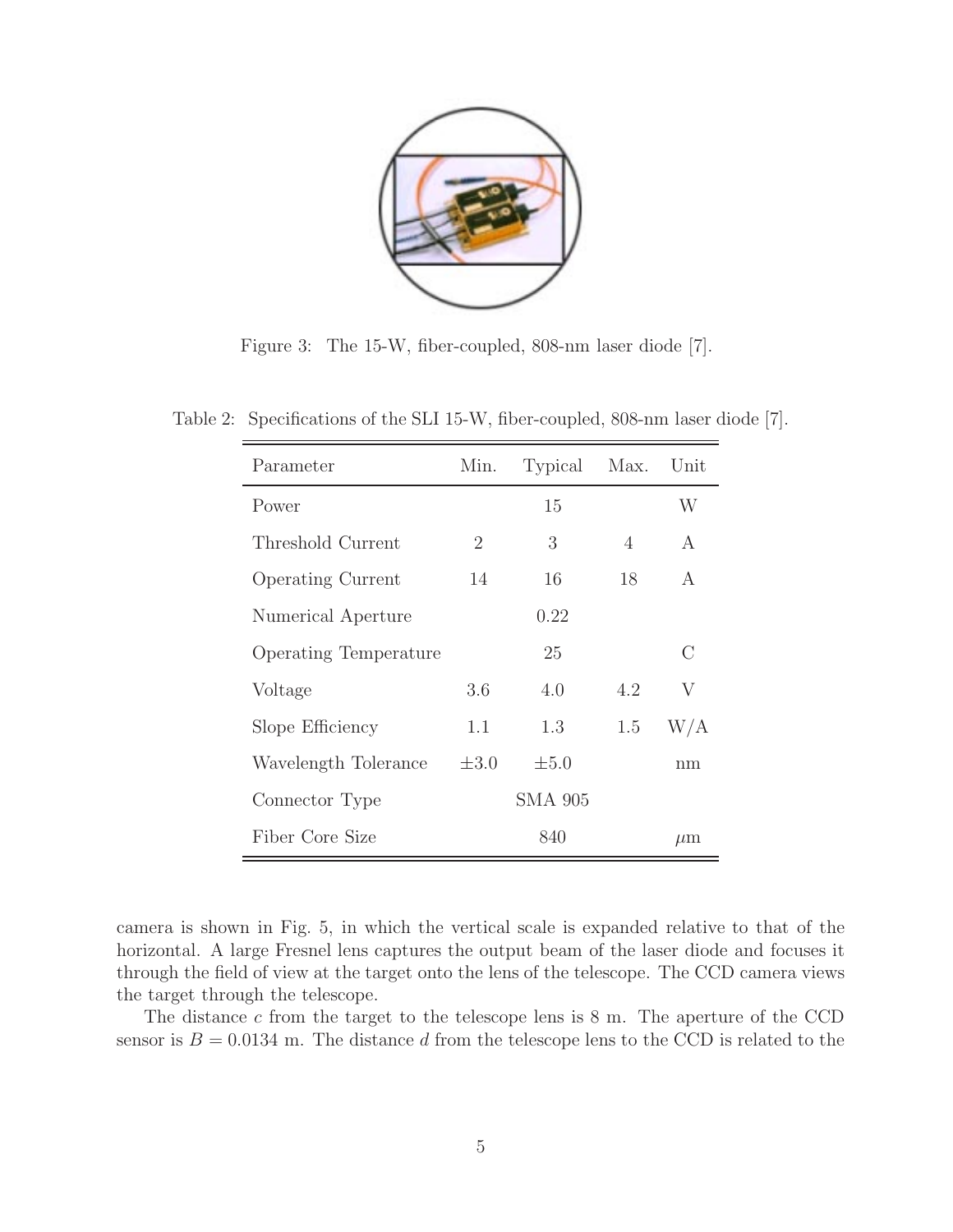

Figure 4: Layout of the optical transport between the laser diode and the high-speed camera in the A3 beamline for experiment E951.

desired field of view  $A$  at the target according to,

$$
d = c\frac{A}{B}.\tag{2}
$$

For the target to be in focus, we must also obey the lens formula,

$$
\frac{1}{f} = \frac{1}{c} + \frac{1}{d}.\tag{3}
$$

Hence, the focal length  $f$  of the telescope must be,

$$
f = c \frac{B}{A+B}.\tag{4}
$$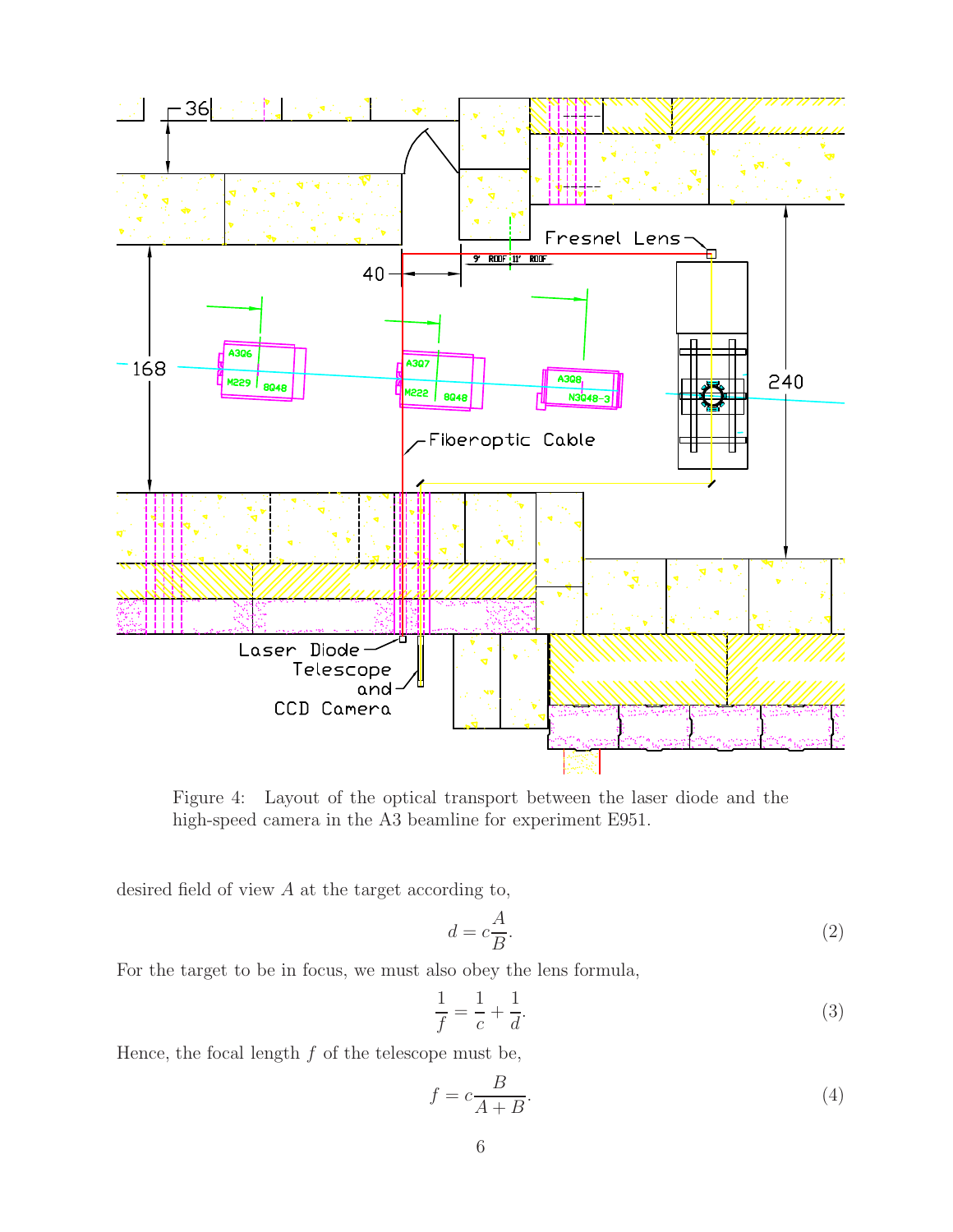

Figure 5: Plan view of the optical system for shadow illumination of the target in E951.

For example, a field of view of  $A = 10$  cm requires  $f = 0.95$  m. In this case, each pixel of the CCD image would correspond to a square of 400  $\mu$ m at the target. A simple telescope with focal length close to this value is the Celestron C80-HD [10] with  $f = 0.9$  m. Such a telescope is designed to focus on far objects, and its tube must be extended to focus as close as  $d = 8$  m.

The output of the laser diode fiber has a numerical aperture of 0.22, corresponding to a half angle  $\theta = 0.12$  rad. The distance a from the end of fiber to the field lens of aperture D is therefore given by,

$$
a \approx \frac{D}{2\theta}.\tag{5}
$$

To protect the field lens from radiation damage, it should be placed behind shielding blocks, and should view the target through a mirror, as shown in Fig. 6. Hence, distance b should be of order 3 m.

The aperture D of the field lens is then related by,

$$
D = A \frac{b+c}{c} = 13.75 \text{ cm} \tag{6}
$$

for  $A = 10$  cm and  $c = 8$  m. Distance a is therefore about 0.6 m according to eq. (5).

The focal length  $F$  of the field lens is related by,

$$
\frac{1}{F} = \frac{1}{a} + \frac{1}{b+c},\tag{7}
$$

or  $F \approx a \approx 0.6$  m  $\approx 24''$ , since  $a \ll b + c$ .

The diameter  $D \approx 14$  cm of the field lens is large for a glass lens. As the quality of the field lens need not be high, it suffices to use a plastic Fresnel lens, such as available from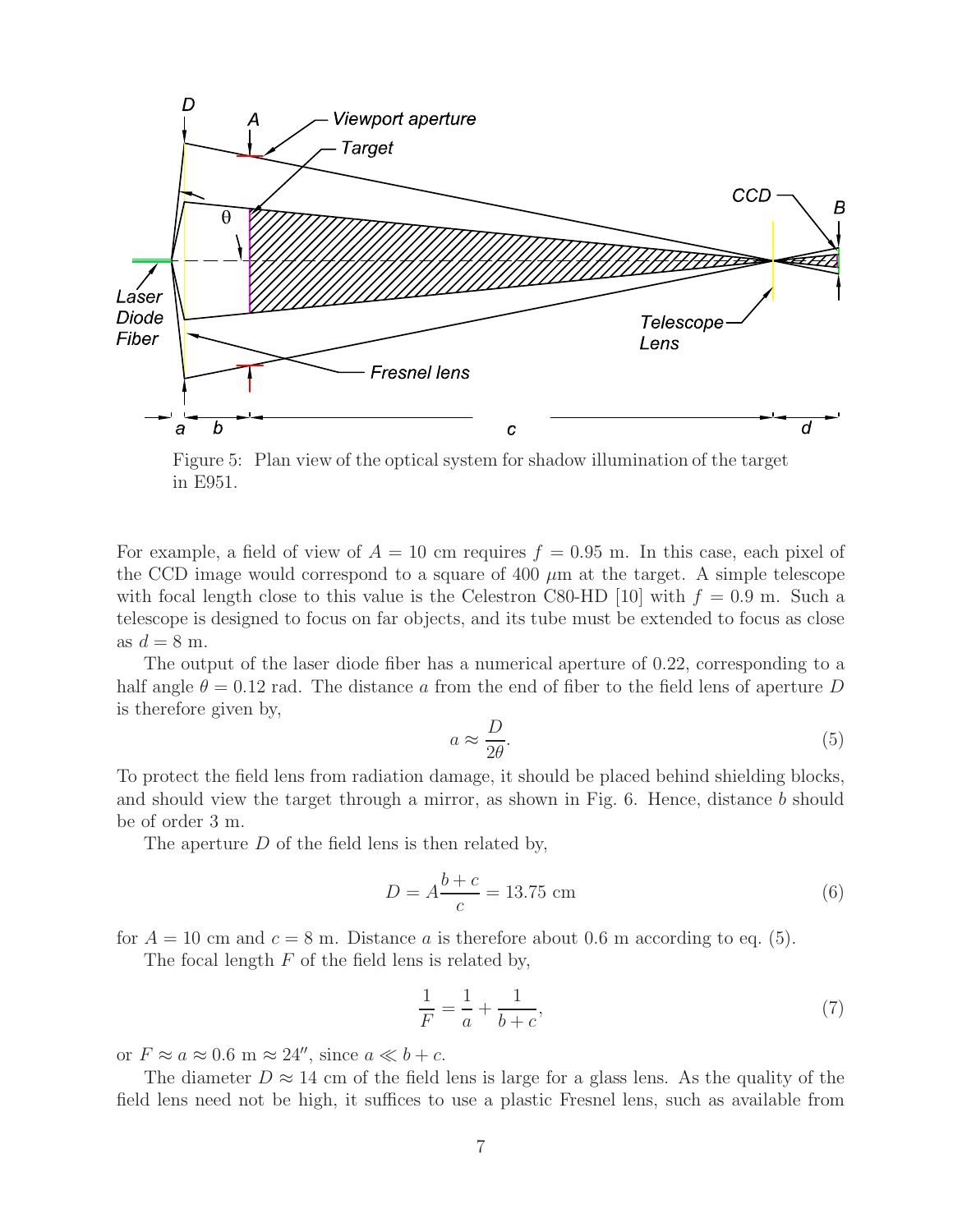

Figure 6: Elevation view of the schematic of the optical system for shadow illumination of the target in E951.

Edmund Scientific [11]. Model NT32-691 with a 24" focal length and  $11'' \times 11''$  area would suffice.

# **3 Optical Windows for the Liquid Metal Containment Vessel**

The liquid metal targets to be tested in E951 will be viewed using the optical system described above through two pairs of windows, on the inner and outer containment vessels, respectively. These windows must contain any possible spray of hot liquid metal due to intense beam energy deposition, and remain reasonably transparent after the radiation dose of, say, 100 pulses of  $1.6 \times 10^{13}$  protons on target.

#### **3.1 Required Impact Resistance**

As discussed in the Introduction, the pressure wave induced by the proton beam energy depostion might lead to dispersal of the liquid jet into droplets of velocity  $v \approx 50$  m/s (170) fps). If the entire liquid column that interacts with the jet were so dispersed, the total mass of the mercury droplets would be  $\pi \rho r^2 l = \pi \cdot 13.6 \cdot 0.25 \cdot 15 = 160$  g, assuming that the jet radius is  $r = 0.5$  cm and the interaction length is  $l = 15$  cm.

A window of 5-cm radius at a distance of 16.5 cm from the beam axis has fractional solid angle of  $\pi \cdot 5^2/4\pi 16.5^2 = 0.023$ . Assuming isotropic dispersal of the droplets, the mass of mercury impacting on the window would be  $m = 3.7$  g. The peak force on the window is  $\Delta P/\Delta t$ , where  $\Delta P \approx mv$  and  $\Delta t \approx r/v$ . Then,

$$
F \approx \frac{mv^2}{r} \,. \tag{8}
$$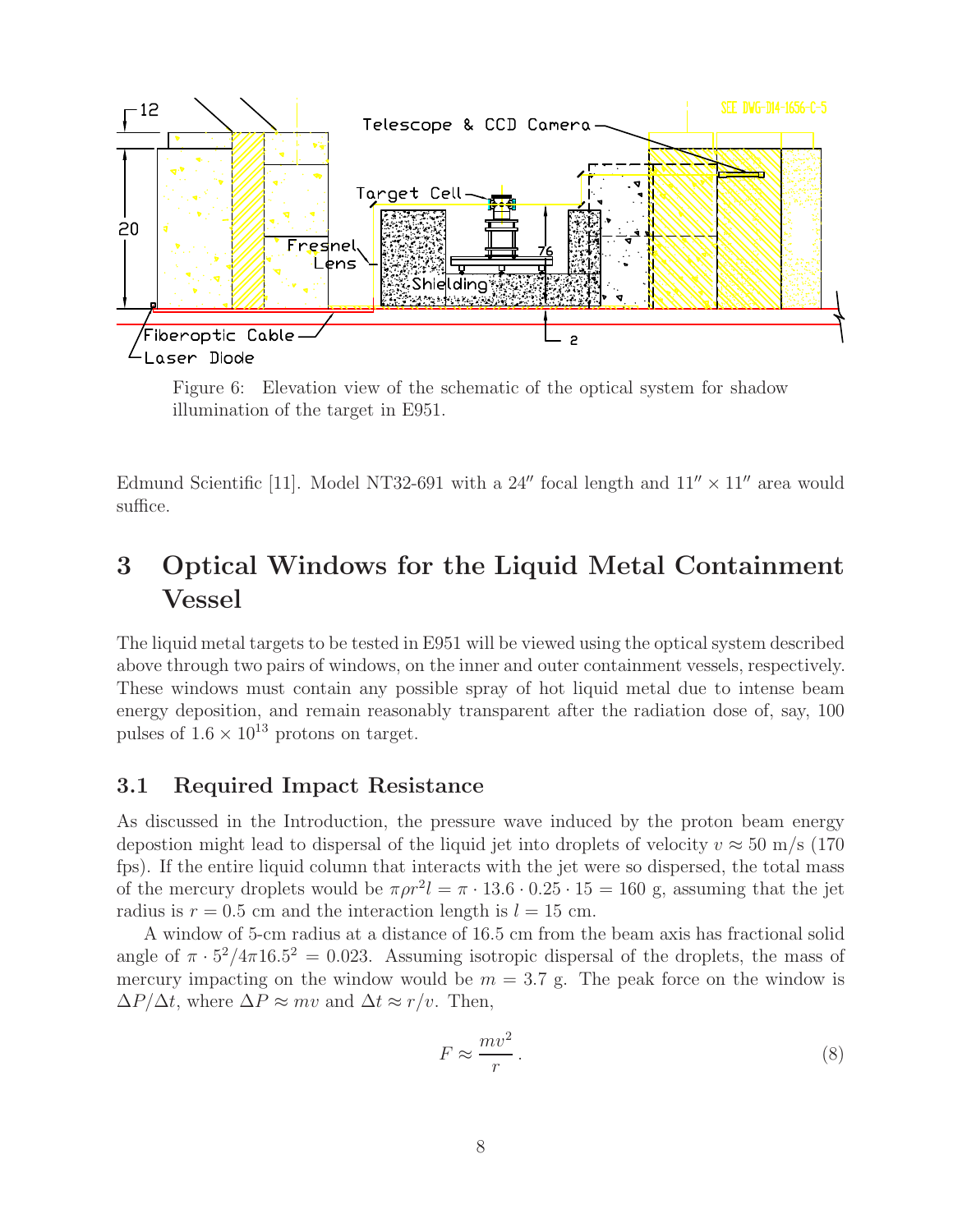#### **3.2 Temperature Requirement**

The peak energy deposition in mercury from a pulse of  $1.6 \times 10^{13}$  protons with a radius of 1 mm is about 100 J/g. The heat capacity of mercury is 0.14 J/K-g, which suggests that the temperature of core of the jet would rise briefly by as much at 700C. If the pressure waves redistribute the energy such that a quasi-uniform temperature is attained before the jet disperses, the temperature rise of a 5-mm-radius jet would be  $700/5^2 = 28C$ .

The maximum temperature of the mercury that hits the window is somewhere between these values, but could well be over 100C. The window must retain mechanical integrity and optical transparency after being struck by mercury droplets of this temperature.

#### **3.3 Radiation Dose**

A MARS calculation of the radiation dose on a window at 16.5-cm transverse distance from the beam is shown in Fig. dose.



Figure 7: Radiation dose *vs.* longitudinal position on a window at 15-cm transverse distance to a pulse of  $1.6 \times 10^{13}$  24-GeV protons hitting a mercury target, according to a MARS simulation.

The accumulated dose after 100 pulses of  $1.6 \times 10^{13}$  24-GeV protons would be about 200 kRad. The window must remain optically transparent at such dose.

#### **3.4 Candidate Window Materials**

1. Glass. A simple solution would be a glass window,  $10 \text{ cm}$  in diameter mounted in a  $6''$ conflat flange, such as MDC Vacuum part no. 450006. The window has a thickness of  $1/4''$ .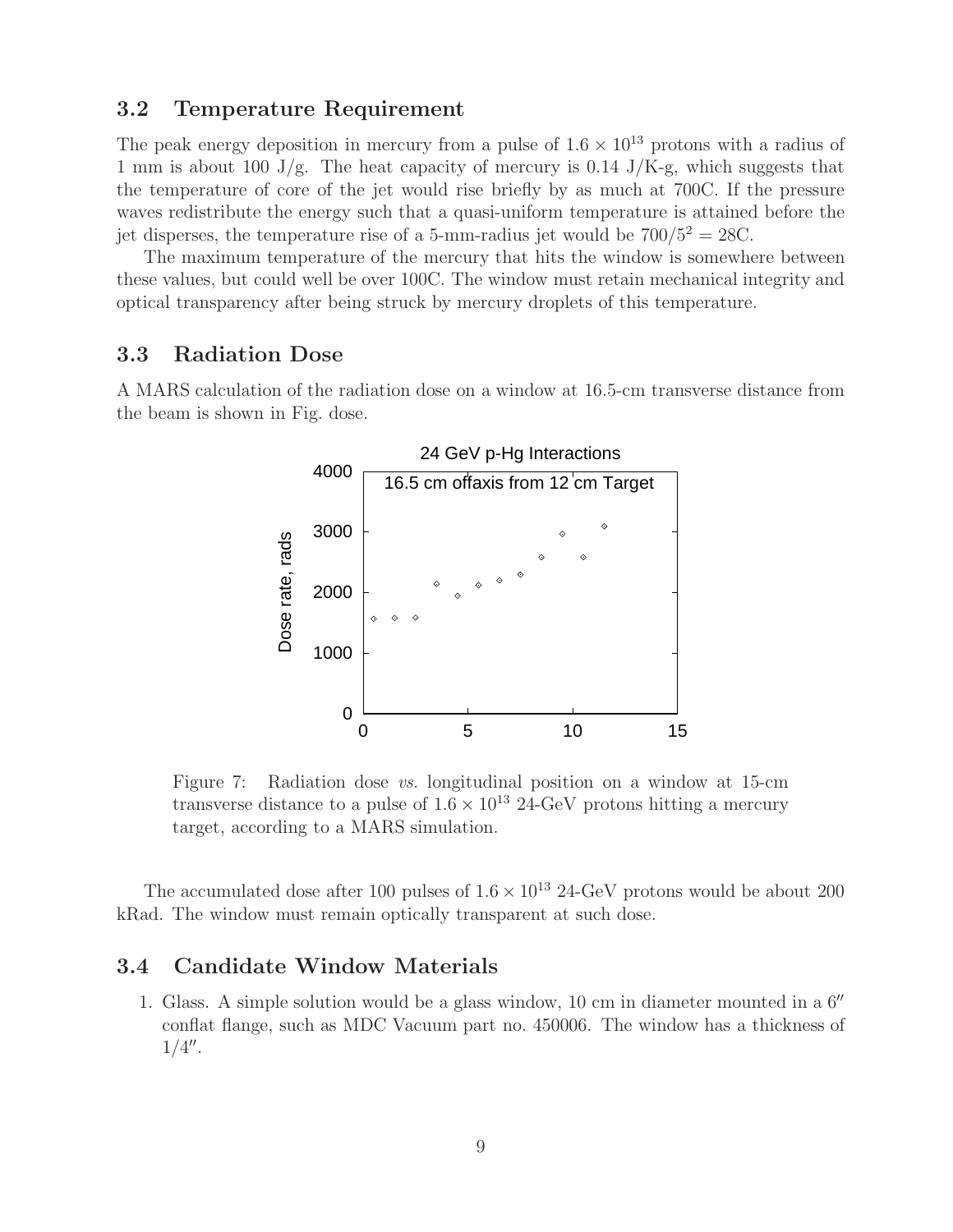- 2. Quartz. This material retains good optical transparency up to doses of order 1 GRad. A 10-cm-diameter quartz window mounted in a 6" conflat flange, such as MDC Vacuum part no.  $450024$  has a thickness of  $1/4''$ .
- 3. Lexan (polycarbonate). Polycarbonate sheets have much better impact resistance that glass or quartz. A 0.8"-thick 3-layer polycarbonate laminate with a UL 752 level I bullet resistance rating is readily availabe from McMaster-Carr. See Fig. 8.

| Sheets                                                                                                                                                                                                                                                                                            |                                                                                                                                                                |  |
|---------------------------------------------------------------------------------------------------------------------------------------------------------------------------------------------------------------------------------------------------------------------------------------------------|----------------------------------------------------------------------------------------------------------------------------------------------------------------|--|
| Comm on applications for thisma terial include containment and security q lazing.<br>Meetthefoldwing standards: UL752 (89thck, Level1; 1329thck, Level3) for buldtresisance; UL972 for forced entry pro-<br>tecion; UL 94 CC -1 (1.329 thick) for flamma bility; CC -2 (89 thick) for combustion. |                                                                                                                                                                |  |
| TensileStrength:                                                                                                                                                                                                                                                                                  | 9000psi                                                                                                                                                        |  |
| Impact Strength:                                                                                                                                                                                                                                                                                  | Notched I zod in pact test data not available. In pact rated by UL752.                                                                                         |  |
| Dieletric Strength:                                                                                                                                                                                                                                                                               | No test data avaibble.                                                                                                                                         |  |
| Dummeter:                                                                                                                                                                                                                                                                                         | $Rockwell$ $R:115$                                                                                                                                             |  |
| Coefficient of Therma lExpansion:                                                                                                                                                                                                                                                                 | 3.75 $10^{-5}$ in $\pi$ /F                                                                                                                                     |  |
| Weather Resistance:                                                                                                                                                                                                                                                                               | MaterilisUV resignt and coated for abrasin resignce.                                                                                                           |  |
| Processimg:                                                                                                                                                                                                                                                                                       | MachinabilitSaw withtripe chipblade.<br>Moldimg: Not recomm ended.<br>Weblimg: Can be webled.<br>Thermoforming: Not recomm ended.                              |  |
| Scratch Resistance:                                                                                                                                                                                                                                                                               | Good                                                                                                                                                           |  |
| Chemical Resistance:                                                                                                                                                                                                                                                                              | Use with kerosene, m ild acids, m ineral spirits, and butylceldsolve.<br>Do notuse with chbm form, cresol, methylene chbride, dipxane, and ethylene dichbride. |  |

More About Bullet Resistant Polycarbonate

Figure 8: Specification of a polycarbonate laminate from McMaster-Carr.

4. Glass-lexan laminate. Better performance than lexan at high temperature can be obtained with an impact resistant glass-lexan laminate, such as provided by Ballistica (Fig. 9), where (perhaps surprisingly) the impact face is made of glass.

#### **3.5 Impact Tests**

We have tested several candidate window materials using a paintball gun. A paintball is a 2.75 g sphere of radius 8.6 mm (68 caliber) containing a colored gel that readily "splats" on impact. The muzzle velocity of paintball guns is about 300 fps.

The ratio of the force (8) from a paintball to that due to the possible dispersal of the entire mercury jet by the proton beam is,

$$
\frac{F_{\text{paintball}}}{F_{\text{mercury}}} = \frac{m_{\text{paintball}}}{m_{\text{mercury}}} \frac{v_{\text{paintball}}^2}{v_{\text{mercury}}^2} \frac{r_{\text{mercury}}}{r_{\text{paintball}}} = \frac{2.75}{3.7} \frac{300^2}{170^2} \frac{5}{8.6} = 1.3. \tag{9}
$$

That is, the impact of a paintball is very similar to that of a fully dispersed mercury jet.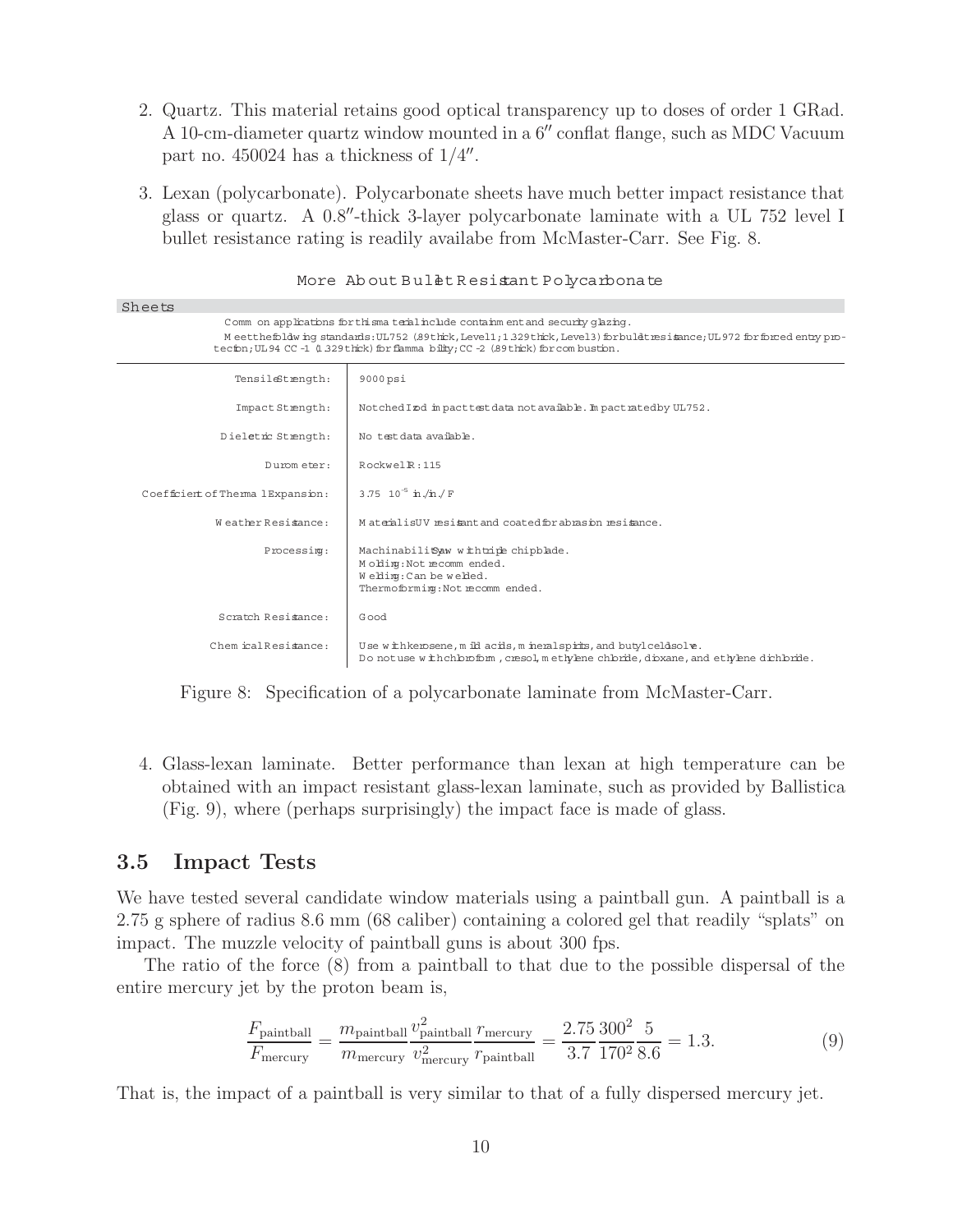

Figure 9: A glass-polycarbonate laminate from Ballistica, Inc.

We use a Kingman Spyder Compact 2000 paintball gun, and a Competition Electronics Prochrono to verify the muzzle velocity of the gun, as shown in Fig. 10.

The 1" glass-lexan laminate from Ballistica, the 0.8" lexan laminate from McMaster-Carr, and even a single  $1/4''$  lexan sheet all survived paintball splats with muzzle velocities of  $320$ fps (Figs. 11-12. However, the MDC window no. 45006 broke from a splat of 300 fps (Fig. 13, after surving one with 280 fps. No quartz window has been tested yet.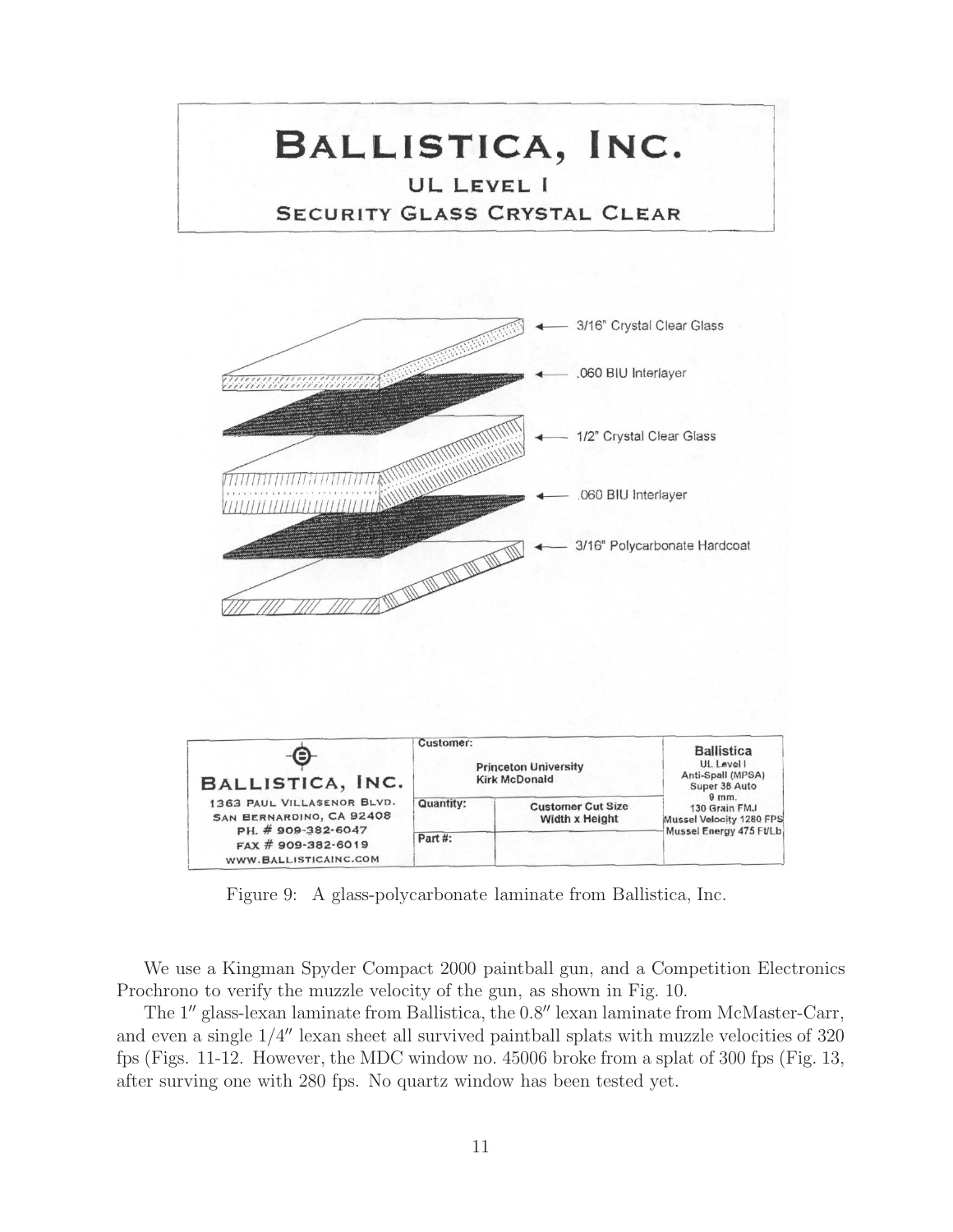

Figure 10: The impact resistance test setup with a Kingman Spyder paintball gun and a Competition Electronics Prochrono timer. The distance from the gun to the window under test was about 2 m.

# **References**

- [1] J. Alessi *et al.*, *An R&D Program for Targetry and Capture at a Muon Collider Source* (Sept. 30, 1998, approved as BNL E951), http://physics.princeton.edu/~mcdonald/mumu/target/targetprop.pdf
- [2] Harold Kirk, private communication.
- [3] Nikoloas Simos, private communication.
- [4] P. Sievers and P. Pugnat, *Response of Solid and Liquid Targets to High Power Proton Beams for Neutrino Factories*, CERN-NuFact Note035 (Oct. 12, 2000), http://physics.princeton.edu/~mcdonald/mumu/target/Sievers/nf35.pdf
- [5] Web-accessible tables of material properties are maintained by Goodfellow Corporation, 800 Lancaster Avenue, Berwyn, PA 19312-1780, http://www.goodfellow.com/static/A/HG00.HTML
- [6] Silicon Mountain Design, Inc., 5055 Corporate Plaza Drive, Colorado Springs, CO 80919. Camera model 64K1M: http://www.smd.com/products/64K1M.asp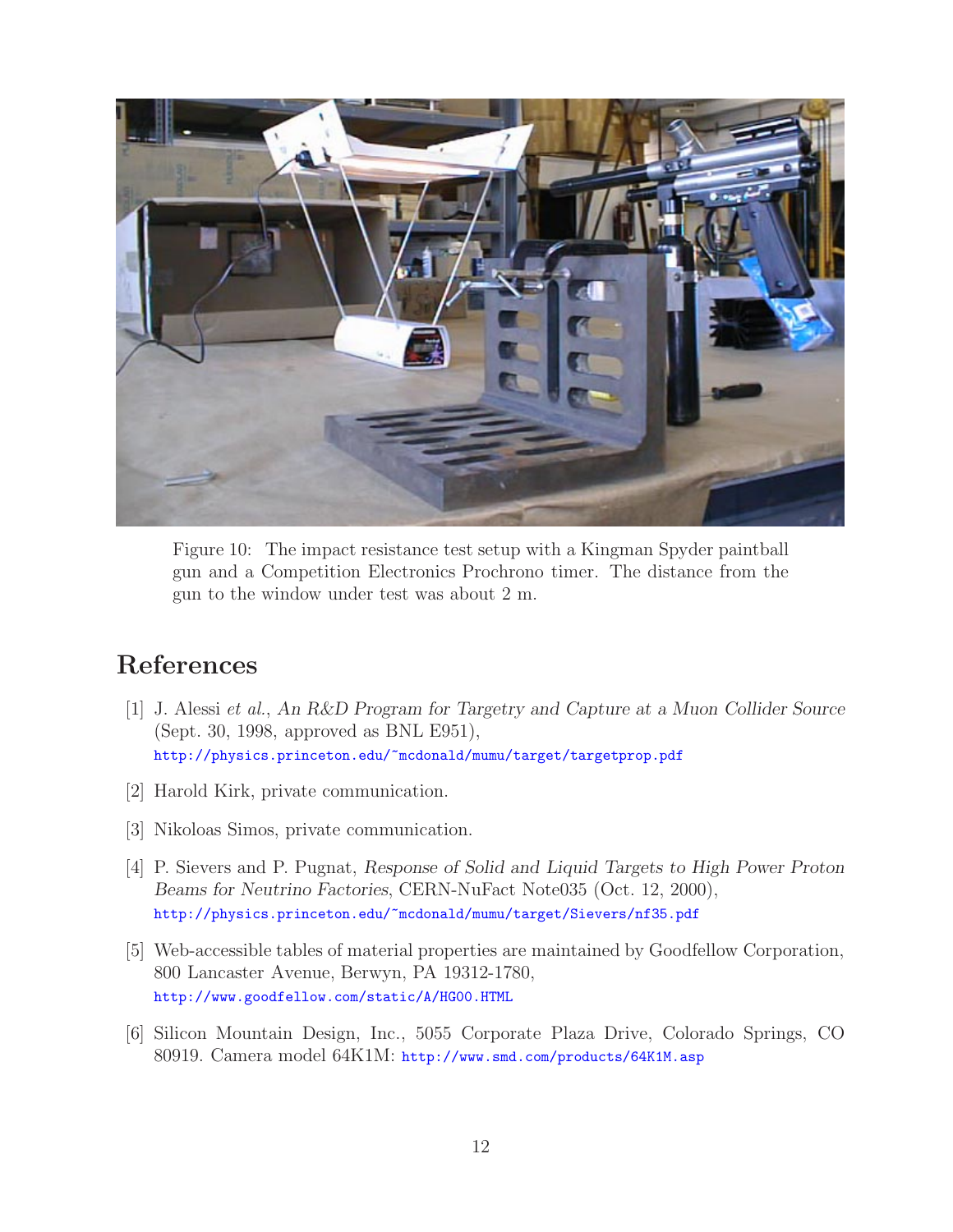

Figure 11: Paintball splat  $(320 \text{ fps})$  on a 1'' glass-lexan laminate from Ballistica, Inc.

- [7] Semiconductor Laser International Corporation, 15 Link Drive, Binghamton, NY, 13904. Laser diode model SLI-CW-FCLD-B2-808-15M-F, http://www.slicorp.com/main/products.html
- [8] Avtech Electrosystems Ltd., PO Box 265, Ogdensburg, NY 13669-0265. Laser diode pulser model AVOZ-A1A: http://www.avtechpulse.com/laser/avoz-a1a/
- [9] Gage Applied, Inc., 2000 32nd Avenue, Lachine, QC, Canada H8T 3H7, http://www.gage-applied.com/ftpsite/catalog/COMPUGEN/cg1100.pdf
- [10] Celestron International, 2835 Columbia Street, Torrance, CA 90503. The C80-HD telescope is described at http://www.celestron.com/c80.htm
- [11] Edmund Industrial Optics, 101 East Gloucester Pike, Barrington, NJ 08007-1380. Fresnel lens model NT43-018: http://www.edmundoptics.com/IOD/DisplayProduct.cfm?productid=2040
- [12] E.A. Lee, *Dose and LET effects on optical density for electron or ion irradiated polymers*, to be published in the Proceedings of the 4th Int. Symp. on Ionizing Radiation and Polymers (IRAP2000).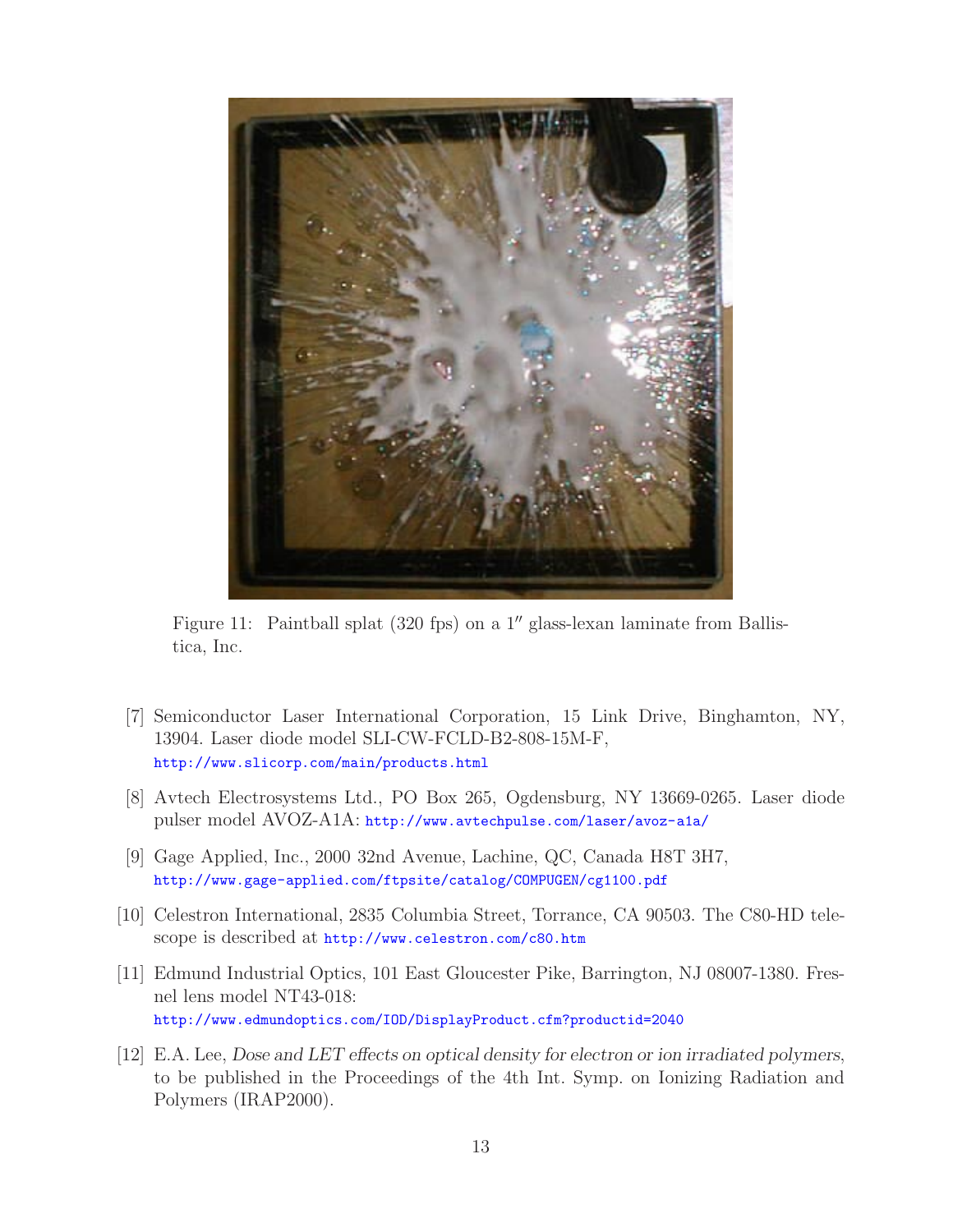

Figure 12: Paintball splat  $(320$  fps) on a  $1/4''$  lexan sheet.